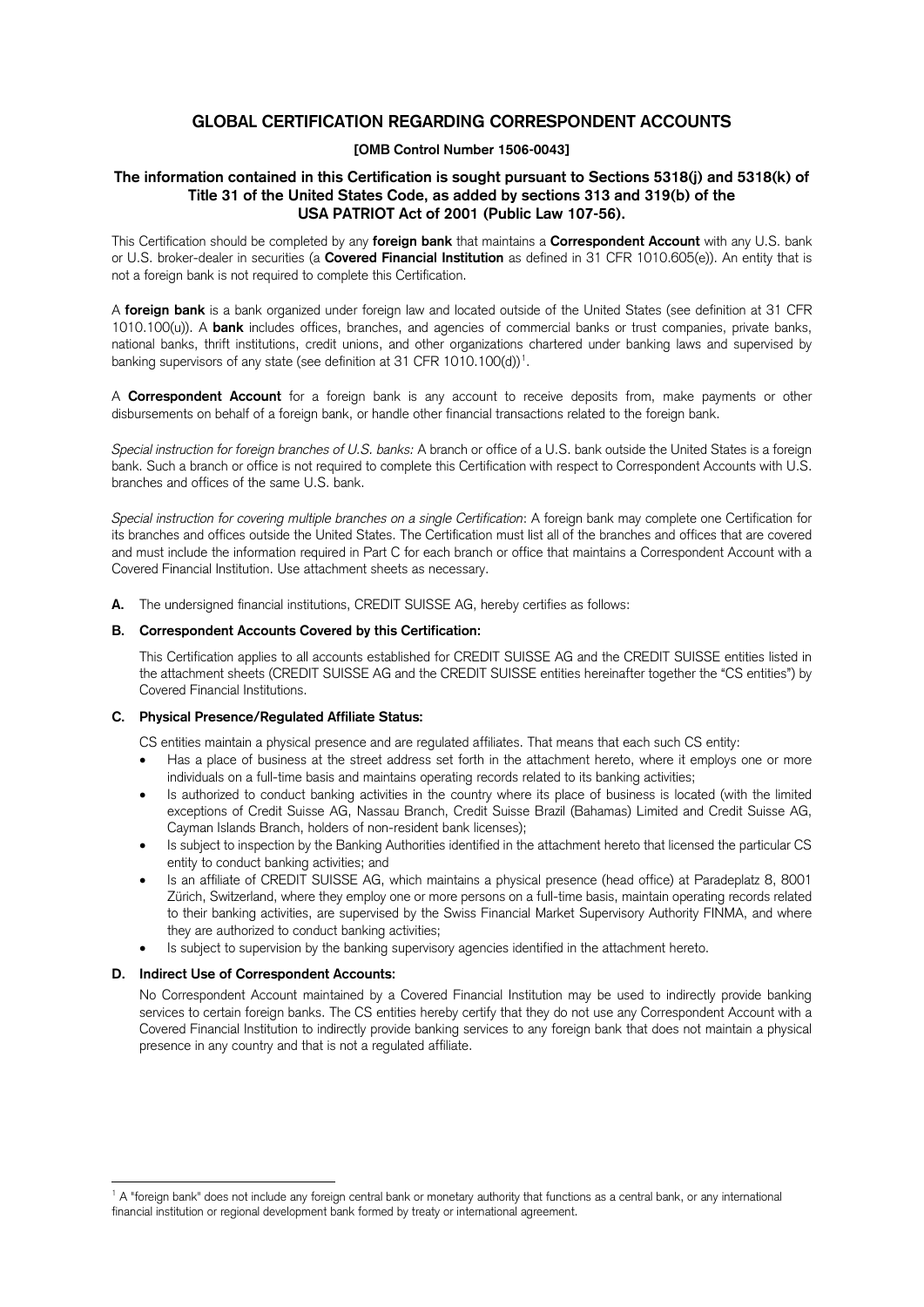#### **E. Ownership Information:**

CS entities are owned by CREDIT SUISSE GROUP AG as set forth below. For purposes of this Certification, owner means any person who, directly or indirectly, (a) owns, controls, or has power to vote 25 percent or more of any class of voting securities or other voting interests of Foreign Bank; or (b) controls in any manner the election of a majority of the directors (or individuals exercising similar functions) of Foreign Bank. For purposes of this Certification, (i) person means any individual, bank, corporation, partnership, limited liability company or any other legal entity; (ii) voting securities or other voting interests means securities or other interests that entitle the holder to vote for or select directors (or individuals exercising similar functions); and (iii) members of the same family<sup>[2](#page-1-0)</sup> shall be considered one person.

| Name                   | Address                         |
|------------------------|---------------------------------|
| Credit Suisse Group AG | Paradeplatz 8<br>CH-8001 Zurich |
|                        | Switzerland                     |

# **F. Process Agent:**

CT Corporation System is a resident of the United States at 28 Liberty Street, New York, NY 10005 and is authorized to accept service of legal process on behalf of CREDIT SUISSE AG the Secretary of the Treasury or the Attorney General of the United States pursuant to Section 5318(k) of title 31, United States Code.

#### **G. General**

The CS entities hereby agree to notify in writing each Covered Financial Institution at which they maintain any Correspondent Account of any change in facts or circumstances reported in this Certification. Notification shall be given within 30 calendar days of such change.

The CS entities understand that each Covered Financial Institution at which it or its entities maintain a Correspondent Account may provide a copy of this Certification to the Secretary of the Treasury and the Attorney General of the United States.

The CS entities further understand that the statements contained in this Certification may be transmitted to one or more departments or agencies of the United States of America for the purpose of fulfilling such departments' and agencies' governmental functions.

I, Tamlyn Ludford, certify that I have read and understand this Certification and that the statements made in this Certification hereto are true and correct, and that I am authorized to execute this Certification on behalf of the CS entities.

 $\mu = 2$ 

Tamlyn Ludford Global Head of Financial Crime Compliance

I, Frauke Hammer, certify that I have read and understand this Certification and that the statements made in this Certification hereto are true and correct, and that I am authorized to execute this Certification on behalf of the CS entities.

 $K\sim M$ 

Frauke Hammer Head of Financial Crime Compliance Switzerland

Executed on the 14<sup>th</sup> day of September 2020

<span id="page-1-0"></span><sup>&</sup>lt;sup>2</sup> The same family means parents, spouses, children, siblings, uncles, aunts, grandparents, grandchildren, first cousins, stepchildren, stepsiblings, parents-in-law and spouses of any of the foregoing. In determining the ownership interests of the same family, any voting interest of any family member shall be taken into account.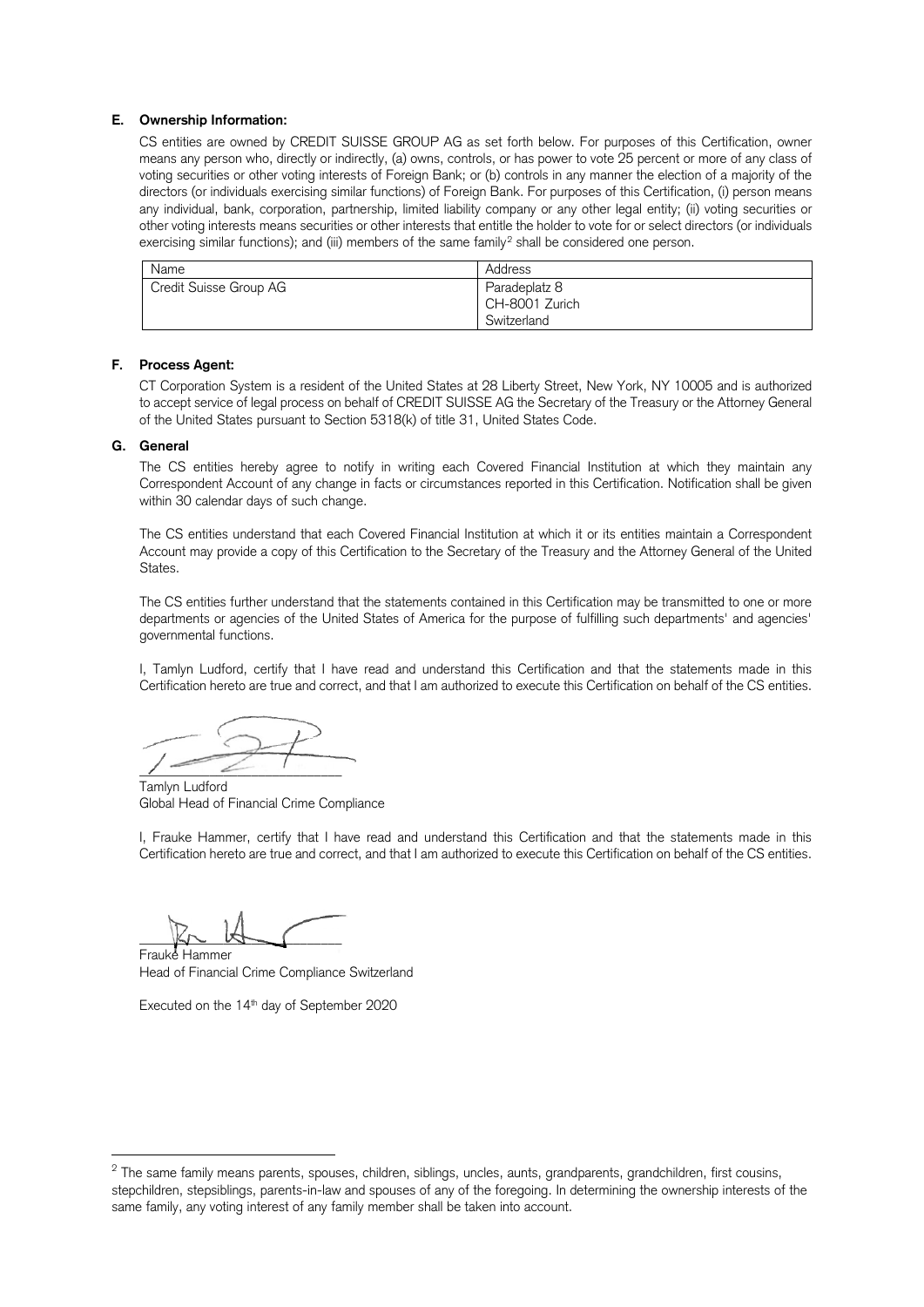| <b>CS AG Entity</b>                                              | <b>Street Address</b>                                                                                                    | <b>City</b> | <b>Postal Code</b> | Country                | <b>Banking Authority</b>                                                                                                                                                  |
|------------------------------------------------------------------|--------------------------------------------------------------------------------------------------------------------------|-------------|--------------------|------------------------|---------------------------------------------------------------------------------------------------------------------------------------------------------------------------|
| Credit Suisse AG, Sydney Branch                                  | Level 31 Gateway, 1 Macquarie Place                                                                                      | Sydney      | <b>NSW 2000</b>    | Australia              | Australian Prudential Regulation Authority /<br>Australian Securities and Investments<br>Commission / Sydney Futures Exchange /<br>Sydney Futures Exchange Clearing House |
| Credit Suisse (Luxembourg) S.A.<br>Zweigniederlassung Österreich | Kärntner Ring 11 - 13                                                                                                    | Vienna      | 1010               | Austria                | Commission de Surveillance du Secteur<br>Financier (Luxembourg) / Austrian Financial<br>Market Authority                                                                  |
| Credit Suisse AG, Nassau Branch                                  | Bahamas Financial Centre, 4 <sup>th</sup> Floor, Shirley &<br>Charlotte Streets, P.O. Box N-4928                         | Nassau      |                    | <b>Bahamas</b>         | The Central Bank of the Bahamas                                                                                                                                           |
| Credit Suisse Brazil (Bahamas)<br>Limited                        | The Bahamas Financial Centre, 4 <sup>th</sup> Floor, Shirley<br>and Charlotte Streets, P.O. Box N-3241                   | Nassau      |                    | <b>Bahamas</b>         | The Central Bank of the Bahamas                                                                                                                                           |
| Credit Suisse AG, Bahrain Branch                                 | East Tower Level 22, Bahrain World Trade Centre                                                                          | Manama      |                    | Bahrain,<br>Kingdom of | Central Bank of Bahrain                                                                                                                                                   |
| Banco Credit Suisse (Brasil) S.A.                                | Rua Leopoldo Couto de Magalhães Jr.,<br>700 - 10° andar                                                                  | São Paulo   | 04542-000          | <b>Brazil</b>          | Central Bank of Brazil                                                                                                                                                    |
| Banco de Investimentos Credit Suisse<br>(Brasil) S.A.            | Rua Leopoldo Couto de Magalhães Jr.,<br>$700 - 10^{\circ}$ andar                                                         | São Paulo   | 04542-000          | <b>Brazil</b>          | Central Bank of Brazil                                                                                                                                                    |
| Credit Suisse AG, Toronto Branch                                 | One First Canadian Place, Suite 2900,<br>P.O. Box 301                                                                    | Toronto     | M5X 1C9            | Canada                 | Office of the Superintendent of Financial<br>Institutions (OSFI)                                                                                                          |
| Credit Suisse AG, Cayman Islands<br><b>Branch</b>                | c/o CIBC Bank and Trust Company (Cayman)<br>Limited, CIBC Financial Centre, 5 <sup>th</sup> Floor,<br>11 Dr. Roy's Drive | George Town |                    | Cayman Islands         | Cayman Islands Monetary Authority                                                                                                                                         |
| Credit Suisse AG, Shanghai Branch                                | Shanghai International Finance Centre,<br>8 Century Avenue                                                               | Shanghai    | 200120             | China (P.R.C.)         | People's Bank of China / China Banking<br>Regulatory Commission / State Administration<br>of Foreign Exchange                                                             |
| Credit Suisse (Luxembourg) S.A.,<br>France Branch                | 86 Boulevard Haussmann, CS 40047                                                                                         | Paris       | 75008              | France                 | Commission de Surveillance du Secteur<br>Financier (Luxembourg) / Autorité de Contrôle<br>Prudentiel et de Résolution (ACPR)                                              |
| Credit Suisse (Deutschland)<br>Aktiengesellschaft                | Junghofstrasse 16                                                                                                        | Frankfurt   | 60311              | Germany                | German Federal Financial Supervisory Authority<br>(BaFin) / Central Bank of Germany                                                                                       |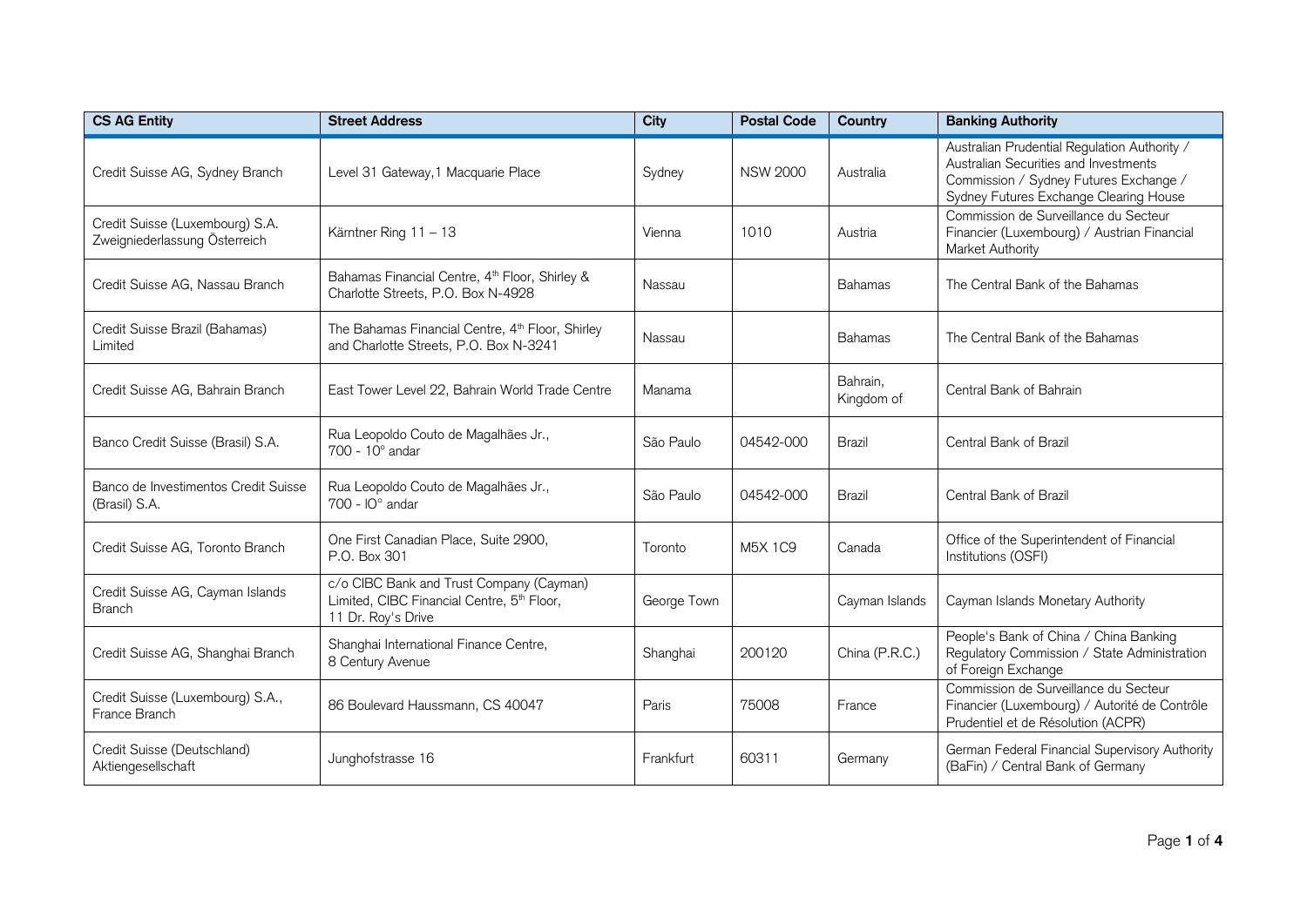| <b>CS AG Entity</b>                                    | <b>Street Address</b>                                                        | <b>City</b>   | <b>Postal Code</b> | Country                       | <b>Banking Authority</b>                                                                                                                                                                                                               |
|--------------------------------------------------------|------------------------------------------------------------------------------|---------------|--------------------|-------------------------------|----------------------------------------------------------------------------------------------------------------------------------------------------------------------------------------------------------------------------------------|
| Credit Suisse AG, Guernsey Branch                      | Helvetia Court, Les Echelons, South Esplanade,<br>P.O. Box 435               | St Peter Port | GY1 3YJ            | Guernsey                      | Guernsey Financial Services Commission                                                                                                                                                                                                 |
| Credit Suisse AG Hong Kong Branch                      | Level 88, International Commerce Centre,<br>1 Austin Road West               | Kowloon       |                    | Hong Kong,<br>China P.R.C.    | Hong Kong Monetary Authority / Securities<br>and Futures Commission                                                                                                                                                                    |
| Credit Suisse AG Mumbai Branch                         | 10th Floor, Ceejay House, Plot F, Shivsagar Estate,<br>Dr. Annie Besant Road | Mumbai        | 400018             | India                         | Reserve Bank of India                                                                                                                                                                                                                  |
| Credit Suisse AG, Dublin Branch                        | Kilmore House, Park Lane, Spencer Dock                                       | Dublin        |                    | Ireland,<br>Republic of       | Central Bank of Ireland (CBI)                                                                                                                                                                                                          |
| Credit Suisse (Luxembourg) S.A.,<br>Ireland Branch     | Kilmore House, Park Lane, Spencer Dock                                       | Dublin        |                    | Ireland.<br>Republic of       | Commission de Surveillance du Secteur<br>Financier (Luxembourg) / Central Bank of<br>Ireland (CBI)                                                                                                                                     |
| Credit Suisse AG, Milan Branch                         | Via Santa Margherita No. 3                                                   | Milan         | 20121              | Italy                         | Banca d'Italia / Commissione Nazionale per le<br>Società e la Borsa (CONSOB)                                                                                                                                                           |
| Credit Suisse (Italy) S.p.A.                           | Via Santa Margherita No. 3                                                   | Milan         | 20121              | Italy                         | Banca d'Italia / Commissione Nazionale per le<br>Società e la Borsa (CONSOB)                                                                                                                                                           |
| Credit Suisse AG, Tokyo Branch                         | Izumi Garden Tower, 1-6-1 Roppongi, Minato-ku                                | Tokyo         | 106-6024           | Japan                         | Bank of Japan / Ministry of Finance / Financial<br>Services Agency (Japan)                                                                                                                                                             |
| Credit Suisse (Luxembourg) S.A.                        | 5, Rue Jean Monnet                                                           | Luxembourg    | 2180               | Luxembourg,<br>Grand Duchy of | Commission de Surveillance du Secteur<br>Financier                                                                                                                                                                                     |
| Credit Suisse AG, Luxembourg<br><b>Branch</b>          | 5, Rue Jean Monnet                                                           | Luxembourg    | 2180               | Luxembourg,<br>Grand Duchy of | Swiss Financial Market Supervisory Authority<br>(FINMA)/ Commission de Surveillance du<br>Secteur Finanicer                                                                                                                            |
| Banco Credit Suisse (Mexico), S.A.                     | Torre Reforma 115, Reforma 115 Piso 26,<br>Delegación Miguel Hidalgo         | México D.F.   | 11000              | Mexico                        | Bank of Mexico; Commission on Banking and<br>Securities of Mexico (CNBV)                                                                                                                                                               |
| Credit Suisse (Luxembourg) S.A.,<br>Netherlands Branch | Honthorststraat 19                                                           | Amsterdam     | 1071 DC            | Netherlands                   | Commission de Surveillance du Secteur<br>Financier (Luxembourg) / Dutch Central<br>Bank (De Nederlandsche Bank) (DNB) and the<br>Netherlands Authority for the Financial<br>Markets (Stichting Autoriteit Financiële<br>Markten) (AFM) |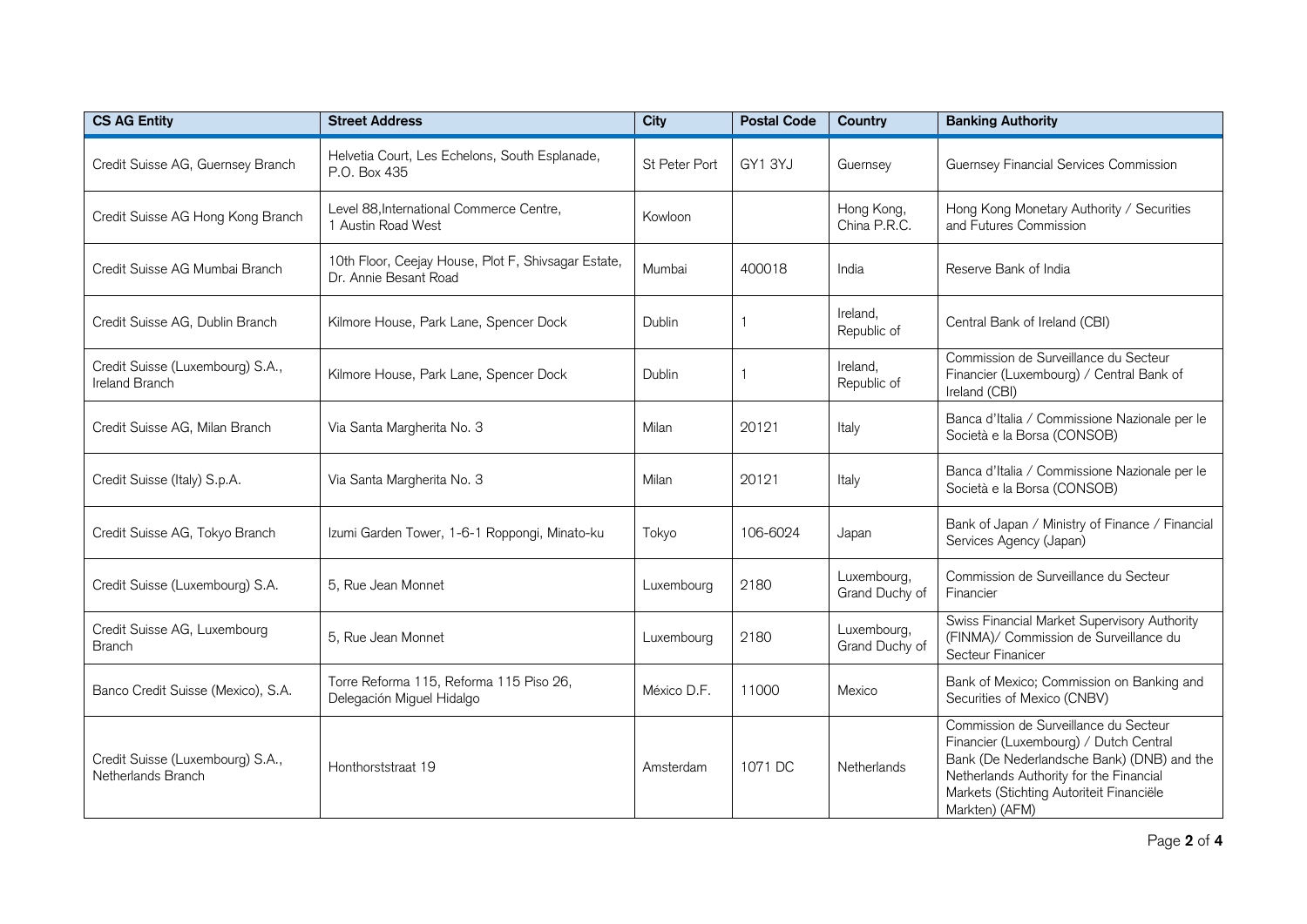| <b>CS AG Entity</b>                                              | <b>Street Address</b>                                              | <b>City</b>   | <b>Postal Code</b> | Country               | <b>Banking Authority</b>                                                                                                                                                   |
|------------------------------------------------------------------|--------------------------------------------------------------------|---------------|--------------------|-----------------------|----------------------------------------------------------------------------------------------------------------------------------------------------------------------------|
| Credit Suisse (Luxembourg) S.A.,<br>SUCURSAL EM PORTUGAL         | Avenida de Libertade 180-A8                                        | Lisbon        | 1250-146           | Portugal              | Commission de Surveillance du Secteur<br>Financier (Luxembourg) / Banco de Portugal                                                                                        |
| JSC "Bank Credit Suisse (Moscow)"                                | 21, 1st Tverskaya-Yamskaya Street                                  | <b>Moscow</b> | 125047             | Russian<br>Federation | Central Bank of Russia / Federal Financial<br>Markets Service of the Russian Federation                                                                                    |
| Credit Suisse AG, Riyadh Branch                                  | Hay Al Mhamadiya, King Fahad Rd.,<br>Al Jumaiah Center             | Riyadh        | 12361-6858         | Saudi Arabia          | Saudi Arabia Monetary Authority (SAMA)                                                                                                                                     |
| Credit Suisse AG, Singapore Branch                               | 1 Raffles Link, #03-01 One Raffles Link                            | Singapore     | 39393              | Singapore             | Monetary Authority of Singapore                                                                                                                                            |
| Credit Suisse (Singapore) Limited                                | 1 Raffles Link, #03-01 One Raffles Link                            | Singapore     | 39393              | Singapore             | Monetary Authority of Singapore                                                                                                                                            |
| Credit Suisse AG, Seoul Branch                                   | 14 <sup>th</sup> Floor, Hanwha Building, 109 Sogong-ro,<br>Jung-gu | Seoul         | 100-755            | South Korea           | Ministry of Finance and Economy / Korea<br>Exchange; Financial Supervisory Services /<br>Financial Supervisory Commission / Bank of<br>Korea / Korea Federation of Bankers |
| Credit Suisse AG, Sucursal en España                             | Calle ayala 42                                                     | Madrid        | 28001              | Spain                 | Madrid Stock Exchange Authority (CNMV) /<br>Bank of Spain                                                                                                                  |
| Credit Suisse International, Sucursal en<br>España               | Ayala, 42, Planta 3B                                               | Madrid        | 28001              | Spain                 | Bank of Spain / Financial Conduct Authority<br>(FCA)                                                                                                                       |
| Credit Suisse Securities, Sociedad de<br>Valores, S.A.           | Calle Ayala 42, 3°-B                                               | Madrid,       | 28001              | Spain                 | Comisión Nacional del Mercado de Valores<br>(CNMW)                                                                                                                         |
| Credit Suisse International, (UK) Bank<br>Sweden Branch (filial) | Norrmalmstorg 12                                                   | Stockholm     | 111 46             | Sweden                | Financial Conduct Authority (FCA) / Financial<br>Supervisory Authority (Sweden)                                                                                            |
| Credit Suisse (Switzerland) Ltd.                                 | Paradeplatz 8                                                      | Zürich        | 8001               | Switzerland           | Swiss Financial Market Supervisory Authority<br>(FINMA)                                                                                                                    |
| Credit Suisse Asset Management<br>(Schweiz) AG                   | Kalandergasse 4                                                    | Zürich        | 8045               | Switzerland           | Swiss Financial Market Supervisory Authority<br>(FINMA)                                                                                                                    |